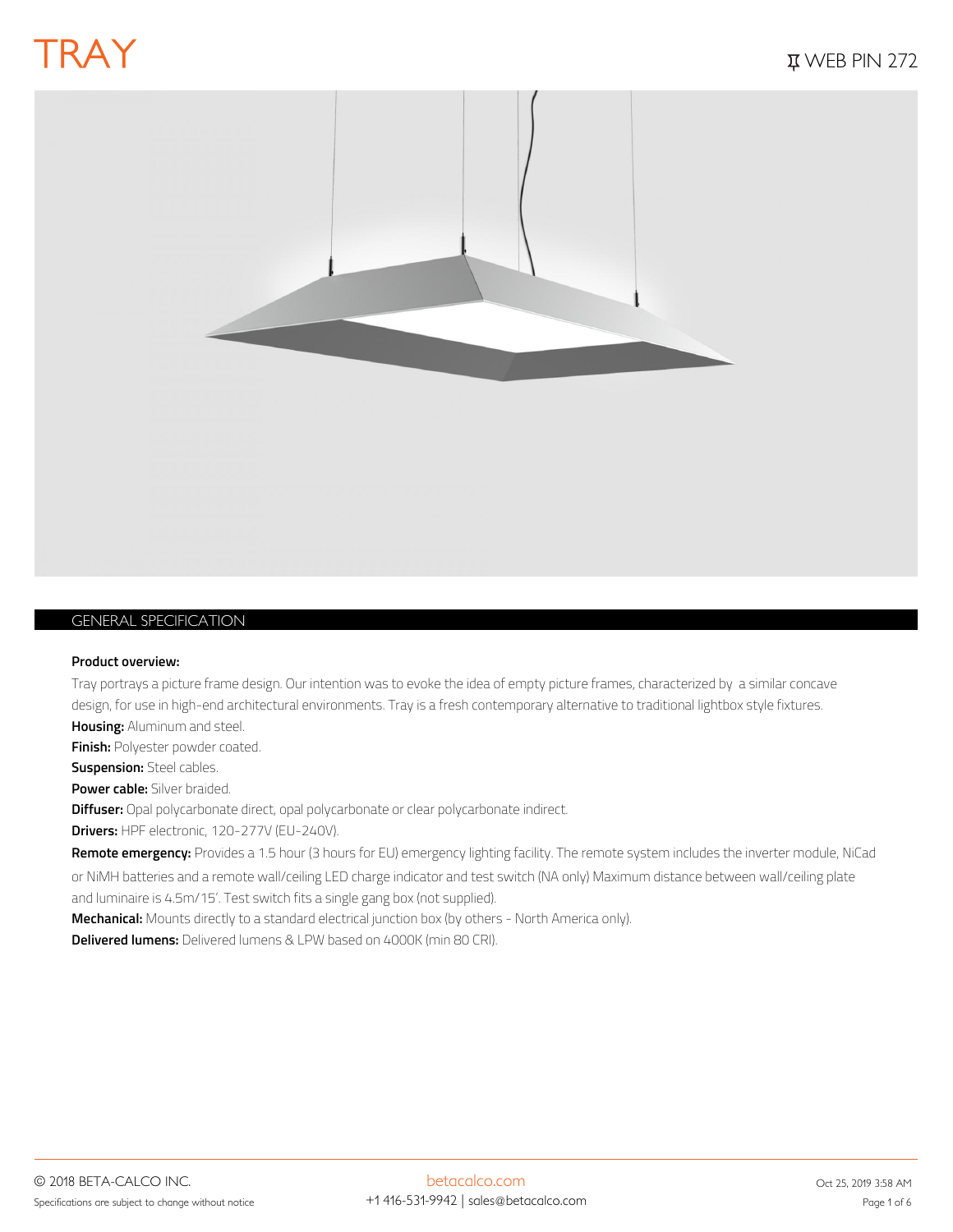

## *MOUNTING & OPTICS*



Suspended Direct



Suspended<br>Direct/Indirect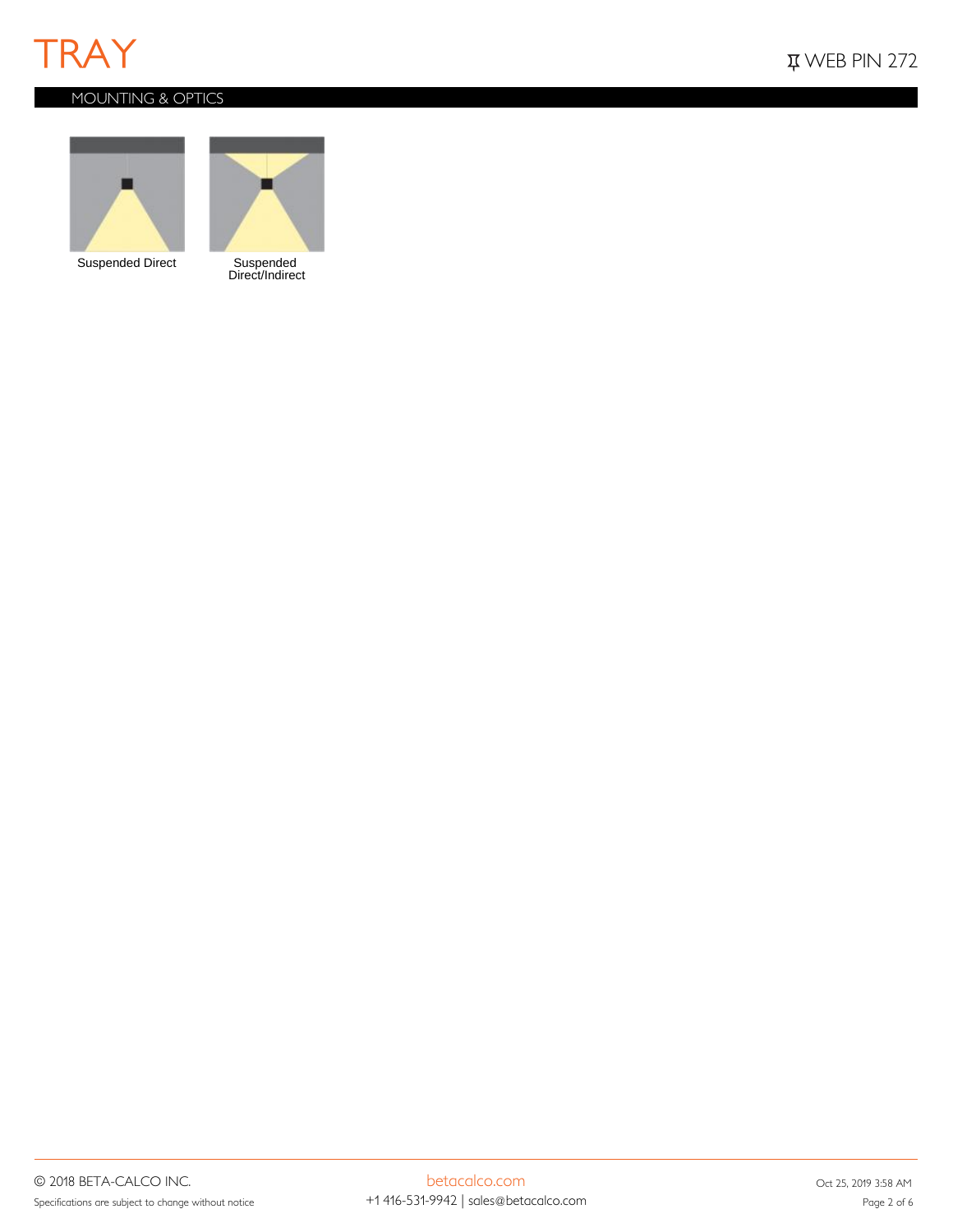## *HOW TO ORDER*

### *A SPECIFY LUMINAIRE*

| Code:           | Size:                  | Light Direction: | Wattage:   | <b>Delivered Ims:</b> | LPW: |
|-----------------|------------------------|------------------|------------|-----------------------|------|
| AF <sub>1</sub> | 305mm/12" x 635mm/25"  | Direct           | 7W         | 848                   | 121  |
| AF <sub>2</sub> | 305mm/12" x 1143mm/45" | Direct           | <b>18W</b> | 2157                  | 123  |
| AF3             | 305mm/12" x 2388mm/94" | Direct           | 42W        | 5325                  | 126  |
| AF4             | 508mm/20" x 762mm/30"  | Direct           | 34W        | 4810                  | 140  |
| AF <sub>5</sub> | 508mm/20" SQ           | Direct           | 17W        | 2389                  | 139  |
| AF <sub>6</sub> | 762mm/30" SO           | Direct           | 69W        | 9557                  | 139  |
| <b>AF11</b>     | 305mm/12" x 635mm/25"  | Direct/Indirect  | 14W        | 1692                  | 120  |
| <b>AF12</b>     | 305mm/12" x 1143mm/45" | Direct/Indirect  | 35W        | 4259                  | 121  |
| AF13            | 305mm/12" x 2388mm/94" | Direct/Indirect  | 85W        | 10099                 | 119  |
| AF14            | 508mm/20" x 762mm/30"  | Direct/Indirect  | 69W        | 9609                  | 140  |
| <b>AF15</b>     | 508mm/20" SQ           | Direct/Indirect  | 34W        | 4758                  | 139  |
| AF16            | 762mm/30" SO           | Direct/Indirect  | 137W       | 19033                 | 139  |

## *B SPECIFY CCT (DIRECT)*

**J2** 3000K (*min 80 CRI*) **J3** 3500K (*min 80 CRI*) **J4** 4000K (*min 80 CRI*)

### *C SPECIFY CCT (INDIRECT)*

| кo | Indirect CCT not required |
|----|---------------------------|
| K2 | 3000K (min 80 CRI)        |
| KЗ | 3500K (min 80 CRI)        |
| K4 | 4000K (min 80 CR)         |
|    |                           |

### *D SPECIFY UPLIGHT DIFFUSER*

**U0** Uplight diffuser not required

- **U1** Clear diffuser
- **U2** Opal diffuser

## *E SPECIFY DIMMING*

**D1** 0-10V Dimming (*1.0%*) **D2** 0-10V Dimming (*0.1%*) **D3** 347V, 0-10V Dimming (*1.0%*) **D4** DALI Dimming (*0.1%*) **D5** DALI Dimming (*1.0%*) **D6** DSI (*EU only*) **D7** switchDim (*EU only*)

## **Additional Information**

*D6 & D7 dimming not available in North America*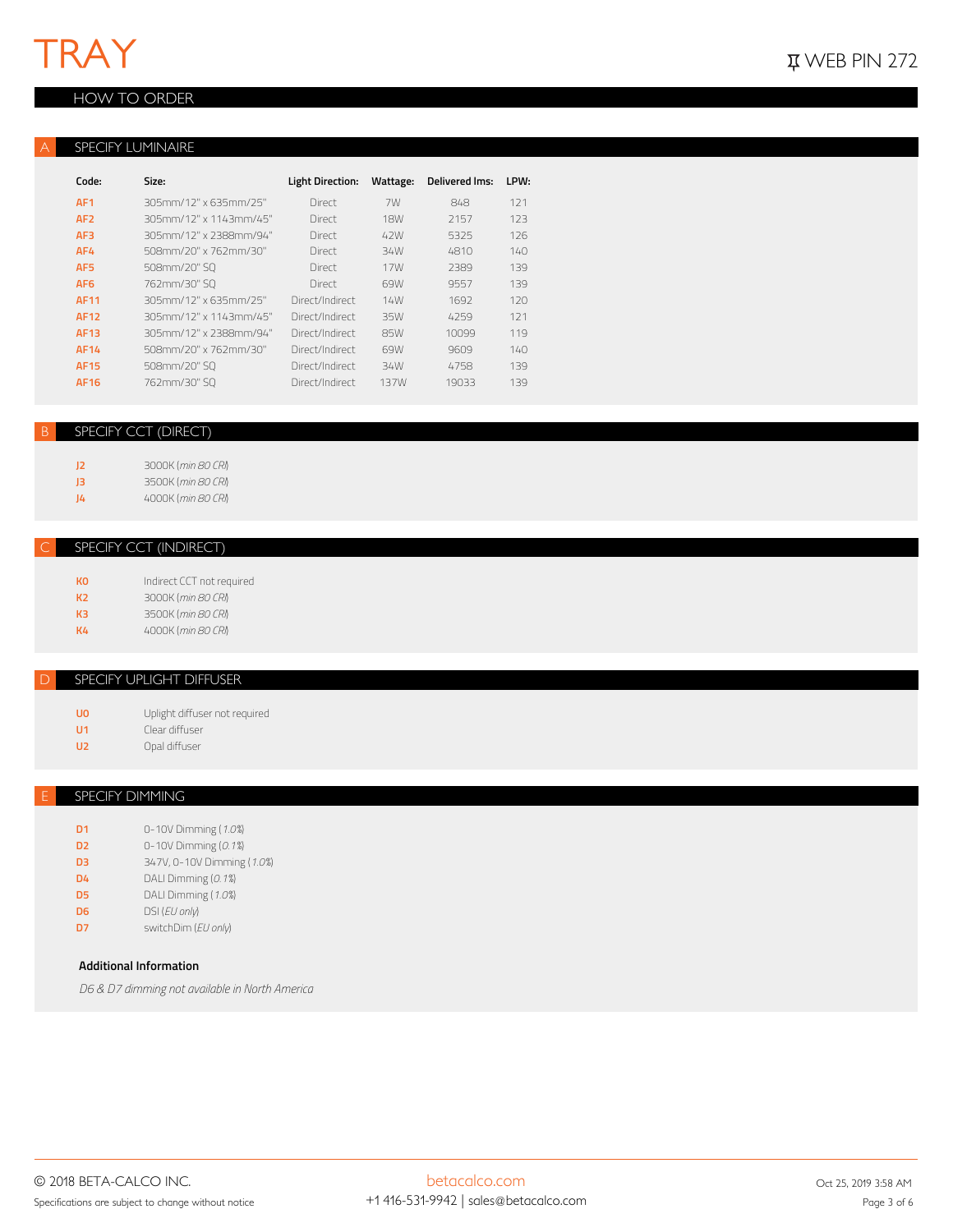## *F SPECIFY FINISH - FRONT FRAME*

| G <sub>1</sub> | White                             |
|----------------|-----------------------------------|
| G20            | Silver Metallic                   |
| G25            | Gold Metallic                     |
| G44            | Midnight Blue Metallic - Textured |
| G45            | Copper Metallic                   |
| G46            | Charcoal Metallic - Textured      |
| G47            | Bronze Metallic - Textured        |
| <b>G50</b>     | Black Metallic - Textured         |
| G52            | Champagne Metallic                |
| 653            | Red Metallic - Textured           |

#### *G SPECIFY FINISH - BACK FRAME*

| H <sub>1</sub>  | <b>White</b>                      |
|-----------------|-----------------------------------|
| <b>H20</b>      | Silver Metallic                   |
| H <sub>25</sub> | Gold Metallic                     |
| <b>H44</b>      | Midnight Blue Metallic - Textured |
| <b>H45</b>      | Copper Metallic                   |
| H46             | Charcoal Metallic - Textured      |
| H47             | Bronze Metallic - Textured        |
| <b>H50</b>      | Black Metallic - Textured         |
| <b>H52</b>      | Champagne Metallic                |
| <b>H53</b>      | Red Metallic - Textured           |
|                 |                                   |

## **SPECIFY LUMEN OUTPUT (DIRECT)**

| Lumen & wattage reduction to approximately 75% of standard output |
|-------------------------------------------------------------------|
| Lumen & wattage reduction to approximately 50% of standard output |
|                                                                   |

### **Additional Information**

AF1 and AF11 not available with L1 or L2

## *I SPECIFY LUMEN OUTPUT (INDIRECT)*

|  | 100% of standard output | <b>CFO</b> |
|--|-------------------------|------------|
|--|-------------------------|------------|

- **CF1** Lumen & wattage reduction to approximately 75% of standard output
- **CF2** Lumen & wattage reduction to approximately 50% of standard output

## **Additional Information**

AF11 not available with L1 or L2

### *J SPECIFY EMERGENCY*

| <b>FO</b> | Emergency system not required |
|-----------|-------------------------------|
|           |                               |

**E2** Emergency system - Remote

### **SPECIFY SWITCHING**

**WO** Single circuit<br> **W1** Separate swi **W1** Separate switching (*two power cables supplied*)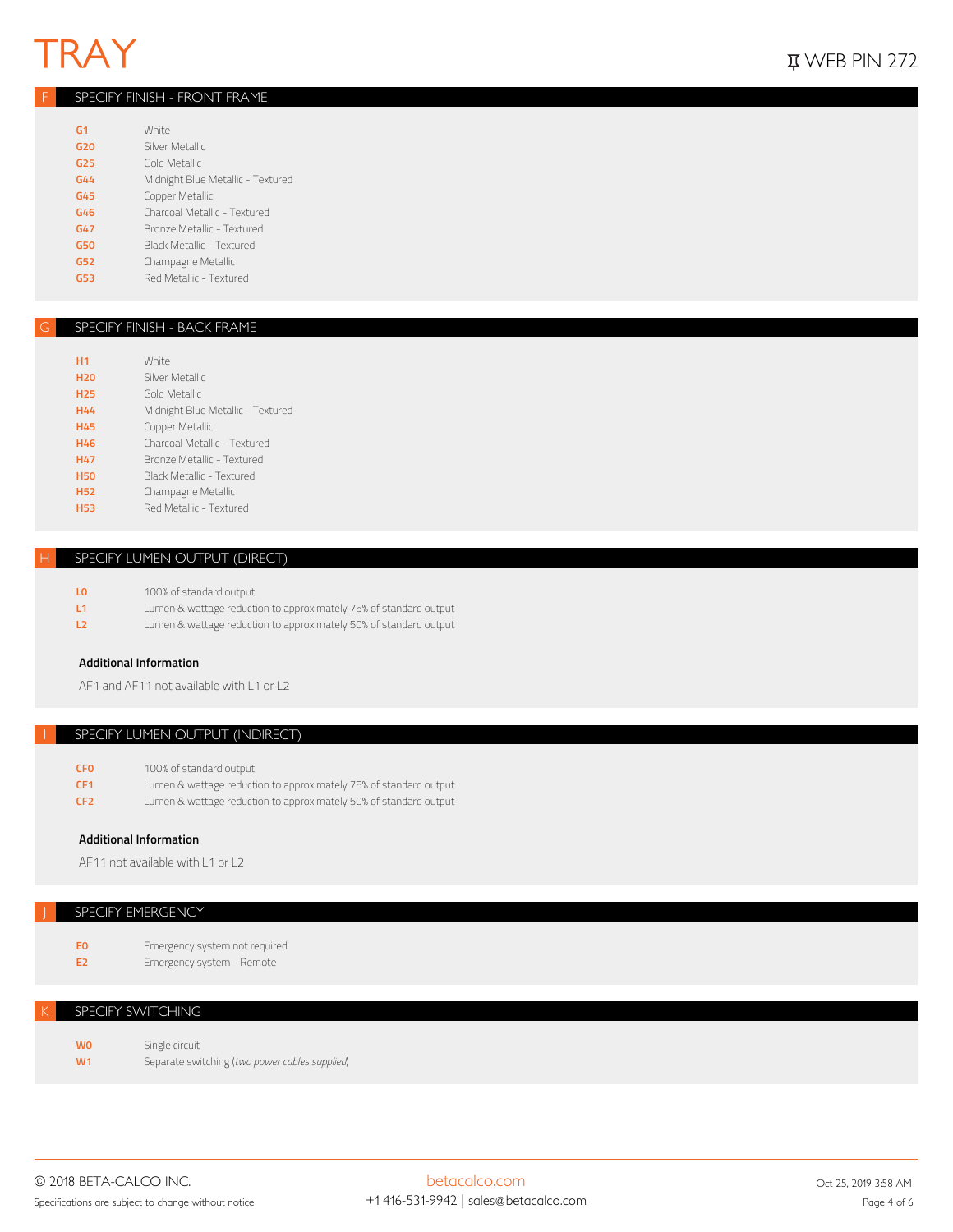

*EXAMPLE CODE*

AF2/J3/K0/U0/D2/G44/H1/L0//L2/E0/W0